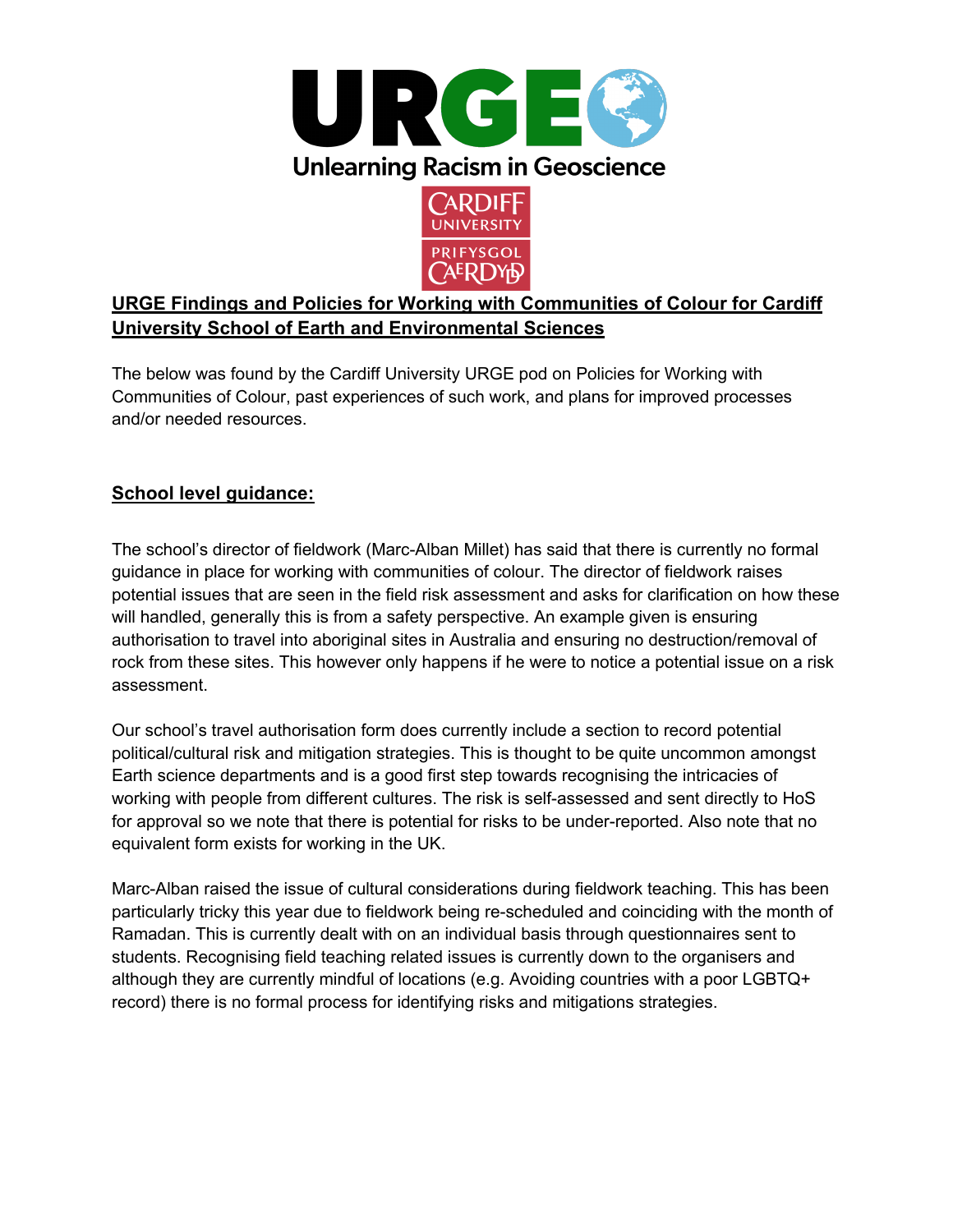

#### **Case studies from staff/students**

The case studies generally reported positive experiences both with local communities and collaborators. However, it was consistent that these successful relationships were built through individual efforts, with minimal guidance from the University in nearly all cases.

Some respondents were in favour of fieldwork ethical assessments and/or training, with one reporting that they already carried this out via other institutions, and one expressing concerns about the way it could be carried out to ensure it was useful.

We continue to work beyond this week's URGE deliverable to extend this collection of case studies.

| <b>Case Study 1</b>                                           |                                                                                                                                                                                                                                                                                                                                                                                                                                                  |
|---------------------------------------------------------------|--------------------------------------------------------------------------------------------------------------------------------------------------------------------------------------------------------------------------------------------------------------------------------------------------------------------------------------------------------------------------------------------------------------------------------------------------|
| Research area                                                 | South Africa                                                                                                                                                                                                                                                                                                                                                                                                                                     |
| <b>Interactions</b>                                           | Working with local geologists and students. Delivery of a short course on<br>prospect mapping to southern African students and junior academics.                                                                                                                                                                                                                                                                                                 |
| <b>Interactions with</b><br>local<br>communities              | Almost every exploration and mining project has very extensive<br>consultation processes with the local communities, as well as<br>commitment to education, community development, employment,<br>royalties, environmental assessments.                                                                                                                                                                                                          |
| <b>Building</b><br>positive<br>relationships?                 | Sometimes this works well, but often there are nevertheless conflicts as<br>is to be expected when the stakes are high (ie lots of money involved).<br>The local communities are heterogenous, with different priorities etc, and<br>so its difficult to make everybody happy.<br>Most of this work is done by the mining and exploration companies, my<br>role in these projects is to devise exploration guidelines, ie the technical<br>bits. |
| <b>Academic</b><br>collaborations/<br>distribution of<br>work | In the process, many academic collaborations were established.                                                                                                                                                                                                                                                                                                                                                                                   |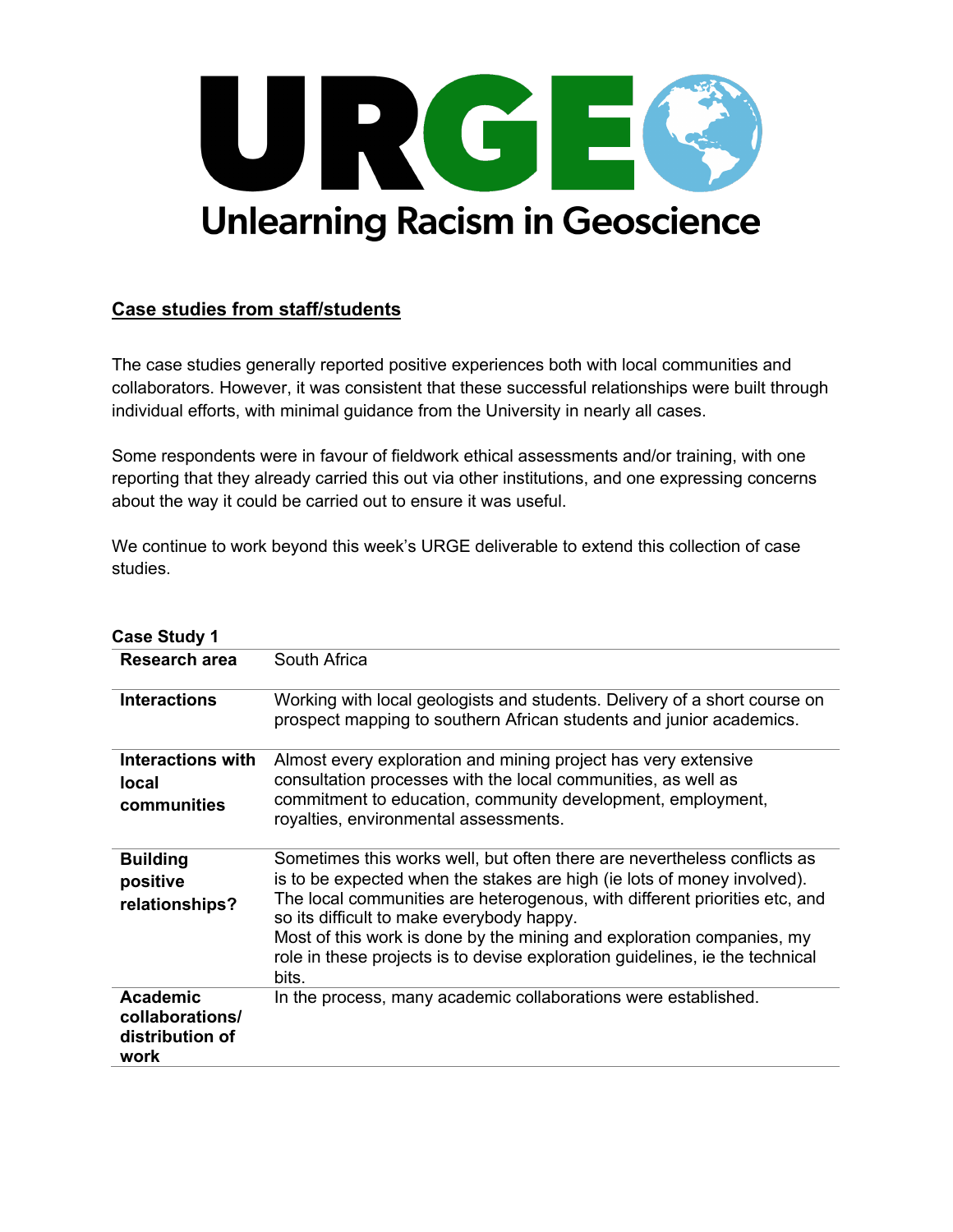

| <b>Data</b><br>management | Data ownership is defined by the agreements with the companies,<br>usually they allow publication as long as they can see the interpretations<br>first. |
|---------------------------|---------------------------------------------------------------------------------------------------------------------------------------------------------|
| <b>Guidance</b>           | In the early stages of my career there was very little of that and I'm sure I                                                                           |
| received                  | made many mistakes. I learnt through those errors.                                                                                                      |
| <b>Ethical</b>            | No doubt it would be useful if field work in respective areas would be                                                                                  |
| assessments/              | preceded by an ethics assessment and some training.                                                                                                     |
| training                  |                                                                                                                                                         |
|                           |                                                                                                                                                         |

#### **Case Study 2**

| <b>Research area</b>                                          | Horn of Africa                                                                                                                                                                                                                                                                                                                                                                                                                                                                                                                                                                                                                                                                 |
|---------------------------------------------------------------|--------------------------------------------------------------------------------------------------------------------------------------------------------------------------------------------------------------------------------------------------------------------------------------------------------------------------------------------------------------------------------------------------------------------------------------------------------------------------------------------------------------------------------------------------------------------------------------------------------------------------------------------------------------------------------|
| <b>Interactions</b>                                           | Working with local agro-pastoralist communities, regional climate service<br>organisations.                                                                                                                                                                                                                                                                                                                                                                                                                                                                                                                                                                                    |
| <b>Interactions with</b>                                      | Local communities are central to our project which is built around 'last                                                                                                                                                                                                                                                                                                                                                                                                                                                                                                                                                                                                       |
| <b>local</b>                                                  | mile' perspectives. We are working directly with rural agro-pastoralist                                                                                                                                                                                                                                                                                                                                                                                                                                                                                                                                                                                                        |
| communities                                                   | communities to understand the challenges they face and how they make<br>climate-related decisions. This information will feed into our modeling of<br>future climate to support policy frameworks, but it will also contribute to<br>the co-development of climate services (e.g., mobile phone app<br>delivering seasonal forecast info, radio programming about climate<br>change adaptation) that is targeted toward these communities. There are<br>always barriers, but we are lucky to be working with a local charity,<br>ActionAid, who has a strong presence in our target villages. This means<br>we don't have to overcome the trust barrier to begin our research. |
| <b>Building</b>                                               | Yes, but we are only beginning.                                                                                                                                                                                                                                                                                                                                                                                                                                                                                                                                                                                                                                                |
| positive                                                      |                                                                                                                                                                                                                                                                                                                                                                                                                                                                                                                                                                                                                                                                                |
| relationships?                                                |                                                                                                                                                                                                                                                                                                                                                                                                                                                                                                                                                                                                                                                                                |
| <b>Academic</b><br>collaborations/<br>distribution of<br>work | Yes, we have several academic partners in Europe and Africa and the<br>contributions of each partner were discussed before we settled on a<br>mutually agreed budget. An African climate services organization is<br>actually the largest beneficiary.                                                                                                                                                                                                                                                                                                                                                                                                                         |
| Data                                                          | We have to follow very strict standards based on EU protocols. We have                                                                                                                                                                                                                                                                                                                                                                                                                                                                                                                                                                                                         |
| management                                                    | written a lengthy data management plan.                                                                                                                                                                                                                                                                                                                                                                                                                                                                                                                                                                                                                                        |
| <b>Guidance</b><br>received                                   | Our local university and climate services organization partners help us<br>navigate this. They have ample experience and prior interaction with the<br>target communities.                                                                                                                                                                                                                                                                                                                                                                                                                                                                                                     |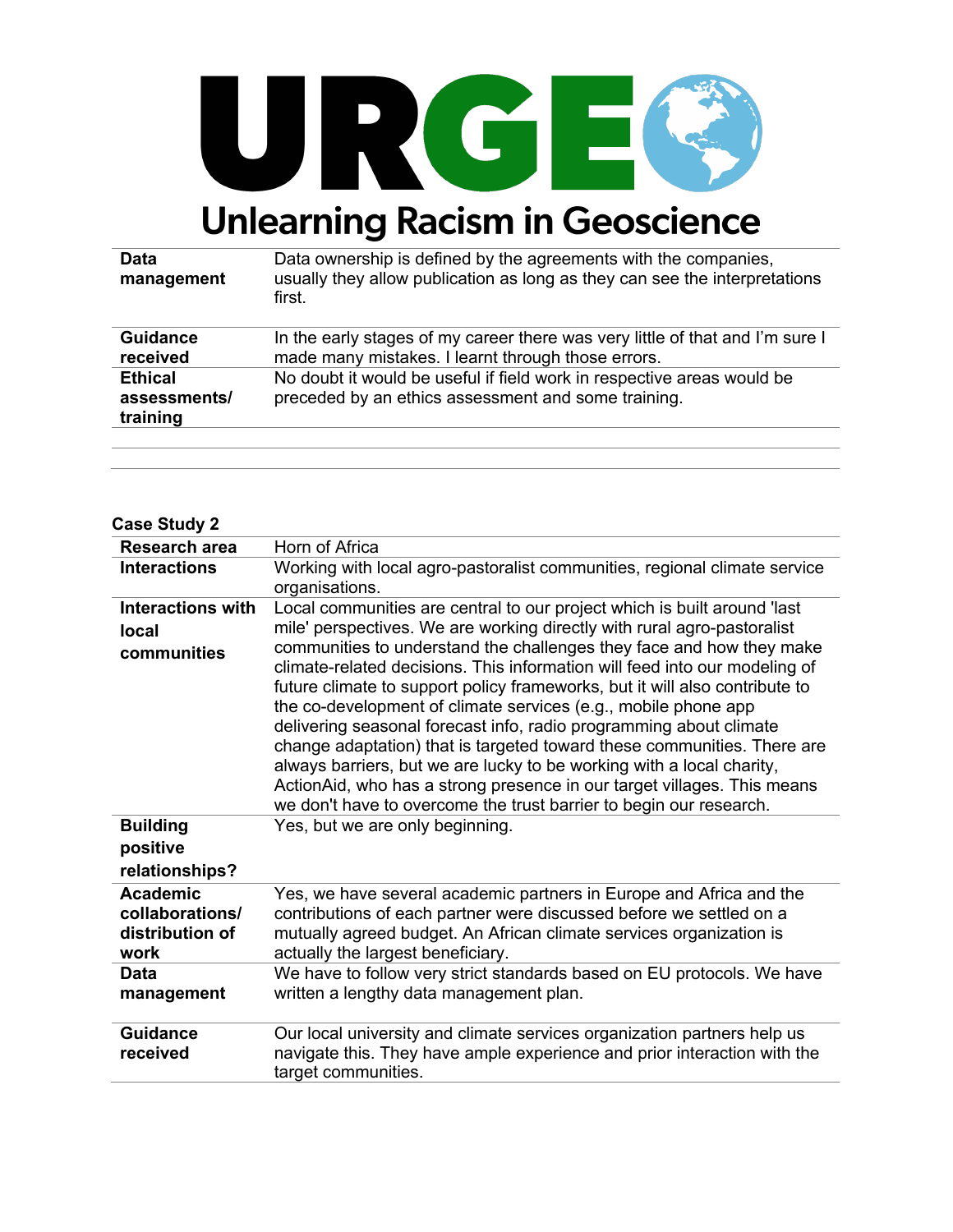

| Ethical      | Assessments-Yes, we have already done this (via Bristol, UEA, and          |
|--------------|----------------------------------------------------------------------------|
| assessments/ | Action Aid)                                                                |
| training     | Training-Yes, but again, this is something the relevant parties already do |
|              | as standard protocol.                                                      |

| <b>Case Study 3</b>                                           |                                                                                                                                                                                                                                                                                                                                                                                                                                                  |
|---------------------------------------------------------------|--------------------------------------------------------------------------------------------------------------------------------------------------------------------------------------------------------------------------------------------------------------------------------------------------------------------------------------------------------------------------------------------------------------------------------------------------|
| <b>Research area</b>                                          | Japan                                                                                                                                                                                                                                                                                                                                                                                                                                            |
| <b>Interactions</b>                                           | Local collaborators                                                                                                                                                                                                                                                                                                                                                                                                                              |
| <b>Interactions with</b>                                      | The main drive was from the Japanese side so from the local academics                                                                                                                                                                                                                                                                                                                                                                            |
| local                                                         | at the outset. Funding has come from both them and us.                                                                                                                                                                                                                                                                                                                                                                                           |
| communities                                                   |                                                                                                                                                                                                                                                                                                                                                                                                                                                  |
| <b>Building</b>                                               | I consider my local contacts good friends and we are generally in touch                                                                                                                                                                                                                                                                                                                                                                          |
| positive                                                      | developing projects and ideas                                                                                                                                                                                                                                                                                                                                                                                                                    |
| relationships?                                                |                                                                                                                                                                                                                                                                                                                                                                                                                                                  |
| <b>Academic</b><br>collaborations/<br>distribution of<br>work | We have close collaborations, and leadership comes from both<br>directions. Data collection is collaborative, further analyses occur both in<br>the UK and Japan, and papers are led by both Japanese and UK team<br>members.                                                                                                                                                                                                                    |
| <b>Data</b><br>management                                     | A bit ad-hoc, in that data are shared as and when it's needed by anyone                                                                                                                                                                                                                                                                                                                                                                          |
| <b>Guidance</b><br>received                                   | None from the university. I had lived in Hong Kong for a couple of years,<br>so I had some familiarity with east Asian cultures. In addition to that<br>background, wherever I've worked, guidance from local contacts is<br>invaluable (and particularly so for graduate students and post-docs<br>joining projects) in understanding and knowing what local norms and<br>habits are.                                                           |
| <b>Ethical</b><br>assessments/<br>training                    | Lack of guidance didn't lead to issues- however, I could see how that<br>may happen if I didn't have prior exposure to the regional cultures. In<br>retrospect, I should probably have provided further guidance in advance<br>to graduate students and post-docs, but I think they have also been fine<br>with the guidance from both me and, more importantly, the local contacts.<br>Supportive of fieldwork ethics training and assessments. |
|                                                               |                                                                                                                                                                                                                                                                                                                                                                                                                                                  |

| <b>Case Study 4</b>  |        |
|----------------------|--------|
| <b>Research area</b> | Malawi |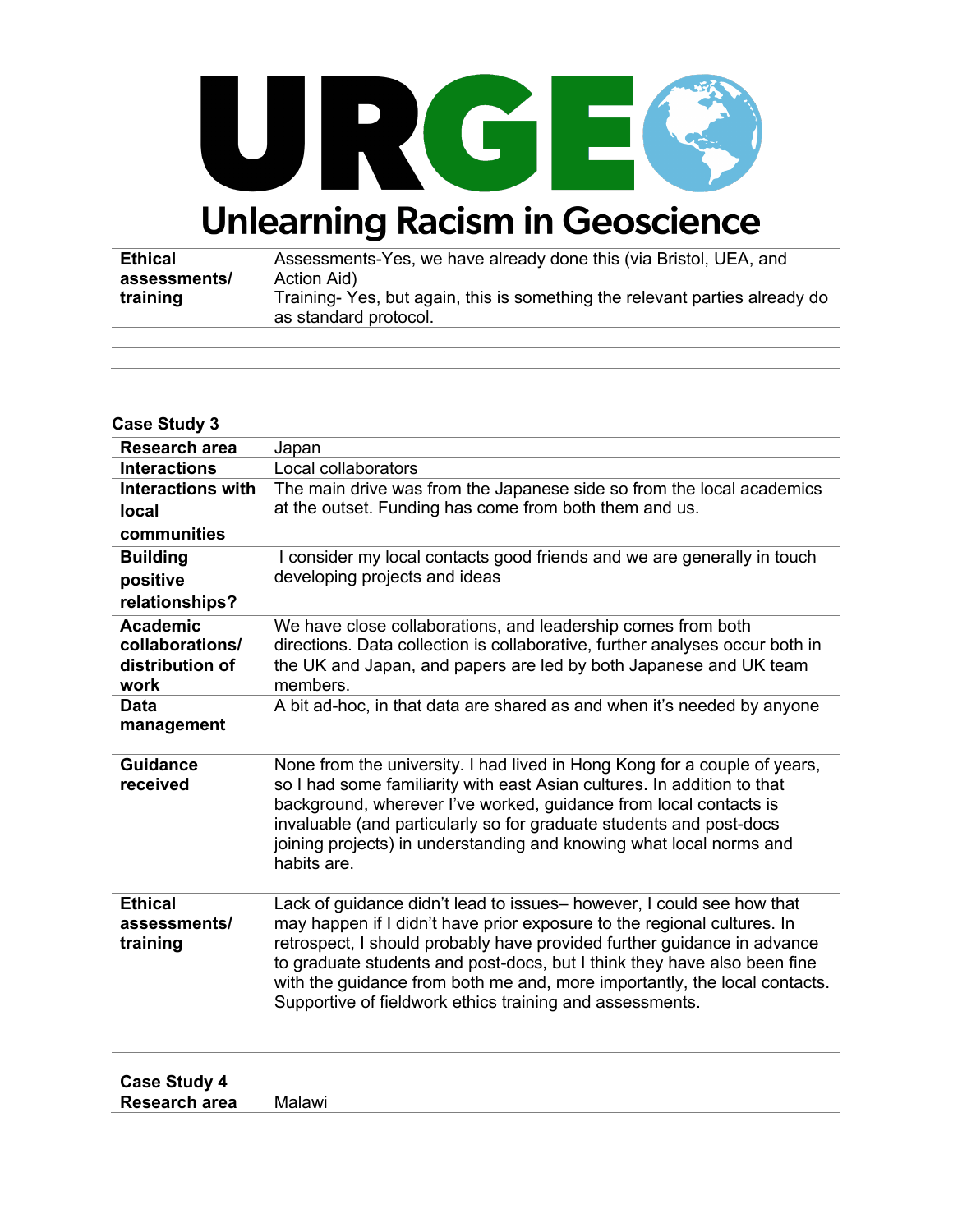

| <b>Interactions</b>      | Local collaborators                                                                                                                                                                                                                                                                                                                                                                                                                                                                                                                                                                                                                                                                                                                                                                                                                                                                                                                                                                                                                         |
|--------------------------|---------------------------------------------------------------------------------------------------------------------------------------------------------------------------------------------------------------------------------------------------------------------------------------------------------------------------------------------------------------------------------------------------------------------------------------------------------------------------------------------------------------------------------------------------------------------------------------------------------------------------------------------------------------------------------------------------------------------------------------------------------------------------------------------------------------------------------------------------------------------------------------------------------------------------------------------------------------------------------------------------------------------------------------------|
| <b>Interactions with</b> | : My interest in Malawi started from a discussion with a local survey                                                                                                                                                                                                                                                                                                                                                                                                                                                                                                                                                                                                                                                                                                                                                                                                                                                                                                                                                                       |
| local                    | scientists at a regional African seismicity meeting, so the ideas behind                                                                                                                                                                                                                                                                                                                                                                                                                                                                                                                                                                                                                                                                                                                                                                                                                                                                                                                                                                    |
| communities              | the projects there were initiated by the local (at national level) community.<br>My first funded work was a $DTP -$ the DTP was written with little local<br>input, the barriers to getting input at this stage was knowing the right<br>people (my survey contact had moved on) to ask, and not being able to<br>promise anything concrete because proposals are not necessarily<br>funded. Having the DTP funded led to setting up a collaboration, through<br>writing a white paper, getting survey permissions for the work, and having<br>a survey geologist attached to the project. For all the work we have done<br>since, we are always accompanied by a survey geologist/geophysicist.<br>For subsequent funding bids, there has been considerable input from<br>local institutions, including universities as well as the survey and<br>government departments. We now have a broad and close relationship<br>with many local stakeholders – but, it has taken 5+ years to get there,<br>build the contacts and build the trust. |
| <b>Building</b>          | Absolutely – particularly with the Malawi survey and some of the local                                                                                                                                                                                                                                                                                                                                                                                                                                                                                                                                                                                                                                                                                                                                                                                                                                                                                                                                                                      |
| positive                 | universities. Our key collaborators have now been to the UK to visit and                                                                                                                                                                                                                                                                                                                                                                                                                                                                                                                                                                                                                                                                                                                                                                                                                                                                                                                                                                    |
| relationships?           | work with us (both at Cardiff and with our UK partners in Bristol), and we                                                                                                                                                                                                                                                                                                                                                                                                                                                                                                                                                                                                                                                                                                                                                                                                                                                                                                                                                                  |
|                          | develop projects together. During COVID-19 times, we have<br>unfortunately not been able to visit, but we have supported our                                                                                                                                                                                                                                                                                                                                                                                                                                                                                                                                                                                                                                                                                                                                                                                                                                                                                                                |
|                          | collaborators remotely and they have kept the project going.                                                                                                                                                                                                                                                                                                                                                                                                                                                                                                                                                                                                                                                                                                                                                                                                                                                                                                                                                                                |
|                          |                                                                                                                                                                                                                                                                                                                                                                                                                                                                                                                                                                                                                                                                                                                                                                                                                                                                                                                                                                                                                                             |
| <b>Academic</b>          | Yes, both with the geological survey and Chancellors College. We have                                                                                                                                                                                                                                                                                                                                                                                                                                                                                                                                                                                                                                                                                                                                                                                                                                                                                                                                                                       |
| collaborations/          | several collaborative papers. So far, these do end up being led from the                                                                                                                                                                                                                                                                                                                                                                                                                                                                                                                                                                                                                                                                                                                                                                                                                                                                                                                                                                    |
| distribution of          | UK, typically by post-docs or PhD students that need to develop and                                                                                                                                                                                                                                                                                                                                                                                                                                                                                                                                                                                                                                                                                                                                                                                                                                                                                                                                                                         |
| work                     | publish papers. The local input has been from discussion and assistance                                                                                                                                                                                                                                                                                                                                                                                                                                                                                                                                                                                                                                                                                                                                                                                                                                                                                                                                                                     |
|                          | in the field, some help with data processing, and a lot of assistance with                                                                                                                                                                                                                                                                                                                                                                                                                                                                                                                                                                                                                                                                                                                                                                                                                                                                                                                                                                  |
|                          | ensuring local norms and history (including geographical names and                                                                                                                                                                                                                                                                                                                                                                                                                                                                                                                                                                                                                                                                                                                                                                                                                                                                                                                                                                          |
|                          | appropriate references to past work) are followed. Notably one                                                                                                                                                                                                                                                                                                                                                                                                                                                                                                                                                                                                                                                                                                                                                                                                                                                                                                                                                                              |
|                          | collaborative paper (a database of Malawi fault zones) has a Malawi<br>second author (our most active survey collaborator) who came to the UK                                                                                                                                                                                                                                                                                                                                                                                                                                                                                                                                                                                                                                                                                                                                                                                                                                                                                               |
|                          | to help put that together after working together a lot in Malawi. The                                                                                                                                                                                                                                                                                                                                                                                                                                                                                                                                                                                                                                                                                                                                                                                                                                                                                                                                                                       |
|                          | barrier to first-authorship is largely time and resources to be able to take                                                                                                                                                                                                                                                                                                                                                                                                                                                                                                                                                                                                                                                                                                                                                                                                                                                                                                                                                                |
|                          | the lead on writing and collating information.                                                                                                                                                                                                                                                                                                                                                                                                                                                                                                                                                                                                                                                                                                                                                                                                                                                                                                                                                                                              |
|                          |                                                                                                                                                                                                                                                                                                                                                                                                                                                                                                                                                                                                                                                                                                                                                                                                                                                                                                                                                                                                                                             |
| Data                     | Shared, all data are provided to the Malawi partners (held by the survey),                                                                                                                                                                                                                                                                                                                                                                                                                                                                                                                                                                                                                                                                                                                                                                                                                                                                                                                                                                  |
| management               | and we ensure all publications are open access with data accessible.                                                                                                                                                                                                                                                                                                                                                                                                                                                                                                                                                                                                                                                                                                                                                                                                                                                                                                                                                                        |
|                          | Data are shared as soon as they have been collected, typically while still                                                                                                                                                                                                                                                                                                                                                                                                                                                                                                                                                                                                                                                                                                                                                                                                                                                                                                                                                                  |
|                          | in the field (including data downloaded from GPS campaigns).                                                                                                                                                                                                                                                                                                                                                                                                                                                                                                                                                                                                                                                                                                                                                                                                                                                                                                                                                                                |
| <b>Guidance</b>          | None from the university. I have lived in South Africa for 9 years before                                                                                                                                                                                                                                                                                                                                                                                                                                                                                                                                                                                                                                                                                                                                                                                                                                                                                                                                                                   |
| received                 | coming to the UK, and worked all over southern Africa, so I had the                                                                                                                                                                                                                                                                                                                                                                                                                                                                                                                                                                                                                                                                                                                                                                                                                                                                                                                                                                         |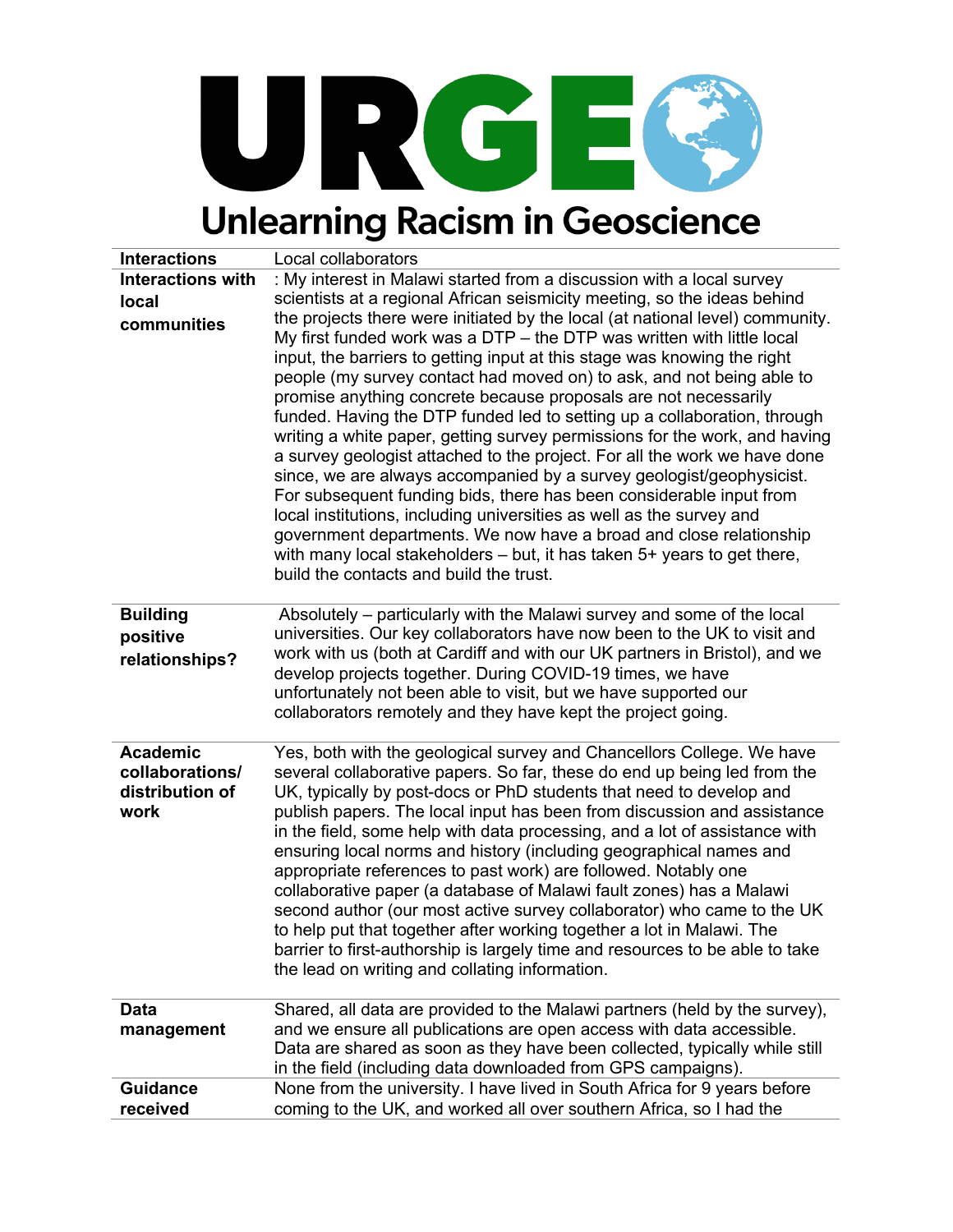

experience and confidence to work there. In addition to that background, wherever I've worked, guidance from local contacts is invaluable (and particularly so for graduate students and post-docs joining projects) in understanding and knowing what local norms and habits are.

| <b>Ethical</b> | As with case study 3 |
|----------------|----------------------|
| assessments/   |                      |
| training       |                      |

#### **Case Study 5**

| Research area                                                 | <b>Tanzania</b>                                                                                                                                                                                                                                                                                                                                                                                                                                                                                                                                                                                                                                                                                                                                                                                                                                                                                                                                                                                                       |
|---------------------------------------------------------------|-----------------------------------------------------------------------------------------------------------------------------------------------------------------------------------------------------------------------------------------------------------------------------------------------------------------------------------------------------------------------------------------------------------------------------------------------------------------------------------------------------------------------------------------------------------------------------------------------------------------------------------------------------------------------------------------------------------------------------------------------------------------------------------------------------------------------------------------------------------------------------------------------------------------------------------------------------------------------------------------------------------------------|
| <b>Interactions</b>                                           | Local collaborators and communities                                                                                                                                                                                                                                                                                                                                                                                                                                                                                                                                                                                                                                                                                                                                                                                                                                                                                                                                                                                   |
| <b>Interactions with</b><br><b>local</b><br>communities       | Our research was always approved through the government research<br>agency and with a letter of support from our collaborating organizations.<br>We always collaborated with Tanzanian scientists who were able to<br>interpret for us and advise on interactions with local communites. We met<br>with local District Commissioners before working in any area. We met<br>with local village representatives as well, to introduce ourselves and<br>describe our research before starting in an area and gaining their formal<br>assent. We paid local landowners for access. We hired many local<br>tradespeople and services wherever possible (a lot of carpentry, for<br>example), also as cooks, guides, labourers, security guards, to help put<br>money into the local communities which were often very poor. We<br>donated much kit to local communities when finishing fieldwork (e.g.<br>tables, chairs, tents, buckets, canvases, gas lamps, and many other<br>items) for which they were very grateful. |
| <b>Building</b><br>positive<br>relationships?                 | Yes, we made many good friends                                                                                                                                                                                                                                                                                                                                                                                                                                                                                                                                                                                                                                                                                                                                                                                                                                                                                                                                                                                        |
| <b>Academic</b><br>collaborations/<br>distribution of<br>work | Yes lots. The fieldwork was joint with Tanzanian scientists and<br>technicians and we published with them after every field season and<br>remain in close contact.                                                                                                                                                                                                                                                                                                                                                                                                                                                                                                                                                                                                                                                                                                                                                                                                                                                    |
| <b>Data</b><br>management                                     | Via an agreement with the Tanzanian collaborators. All our data was<br>shared including field notebooks. More recently we have been trying to<br>negotiate a formal Memorandum of Understanding but the red tape in<br>unbelievable and our research has been held up for over two years.<br>Previously it was much better as a simple written letter of support and a<br>well-developed professional relationship.                                                                                                                                                                                                                                                                                                                                                                                                                                                                                                                                                                                                   |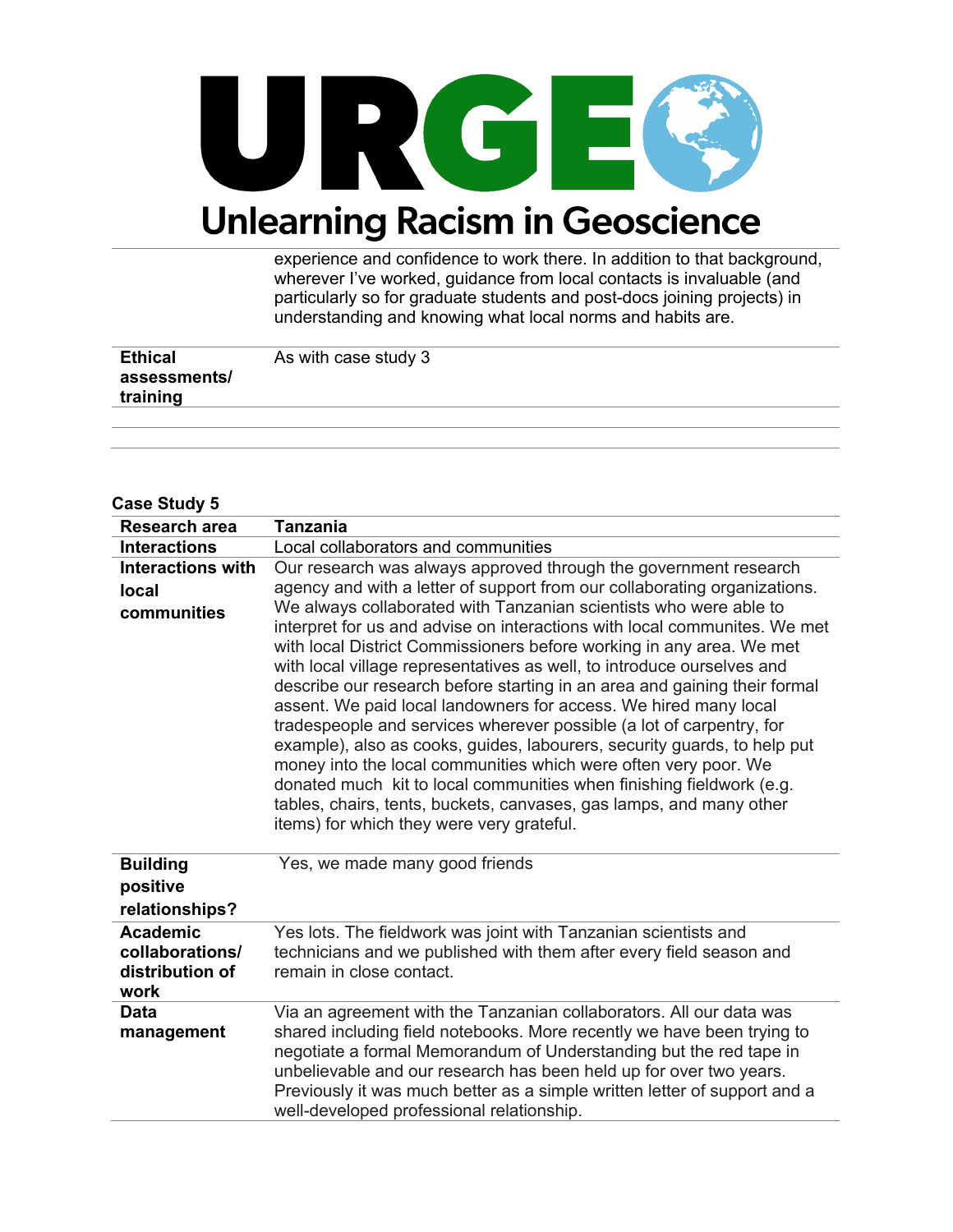

**Guidance received** To be honest I don't think there was any for me as Principle Investigator. I built a relationship from small beginnings over many years. These excellent local contacts in Tanzania helped advise on interactions with rural communities. A lot of it is common sense and courtesy plus a little reading about the local cultural and religious sensitivities, for instance in female dress. In an ex-British Empire country it is very important to treat colleagues as equals and not as the ex colonial power. We made friends very easily at all levels of the hierarchy in Tanzania. I myself briefed the field teams on appropriate behaviour and respect and we never had any problems. **Ethical assessments/ training** Fieldwork ethical assesments- I am open minded. I am not sure if it would have been of practical benefit, and principal investigators have a lot of other organizing to do to get a project off the ground. It could just end up being another tick box form to file, stating the obvious, before you can go ahead and behave sensibly and ethically as you would have done anyway. Fieldwork ethics training- First, we can encounter many different cultures and it would certainly be good to get a briefing on a particular culture and its sensitivities. Specific information on expected behaviour could therefore be very useful, but in fact Lonely Planet guides and similar give such practical guidance, which is what I tend to use when going somewhere new (I have also worked in Indonesia, Armenia, New Zealand, Trinidad, Mozambique, various European countries, etc.) I am not aware that anyone in perhaps 8 or 10 field expeditions I organized in Tanzania or anywhere else behaved unethically or

insensitively. Quite the opposite in fact, I believe the cultural as well as scientific exchange was very positive for both sides. So the answer is, only if it was very good and useful, and not a tick box exercise.

| Case Study 6             |                                                                   |
|--------------------------|-------------------------------------------------------------------|
| Research area            | Southern/Eastern Africa                                           |
| <b>Interactions with</b> | 1) Contract with the World Bank to redesign the geoscience        |
| <b>local</b>             | curriculum at the Chancellor College of the University of Malawi, |
| communities              | to be more focussed on mining and mineral exploration. Multiple   |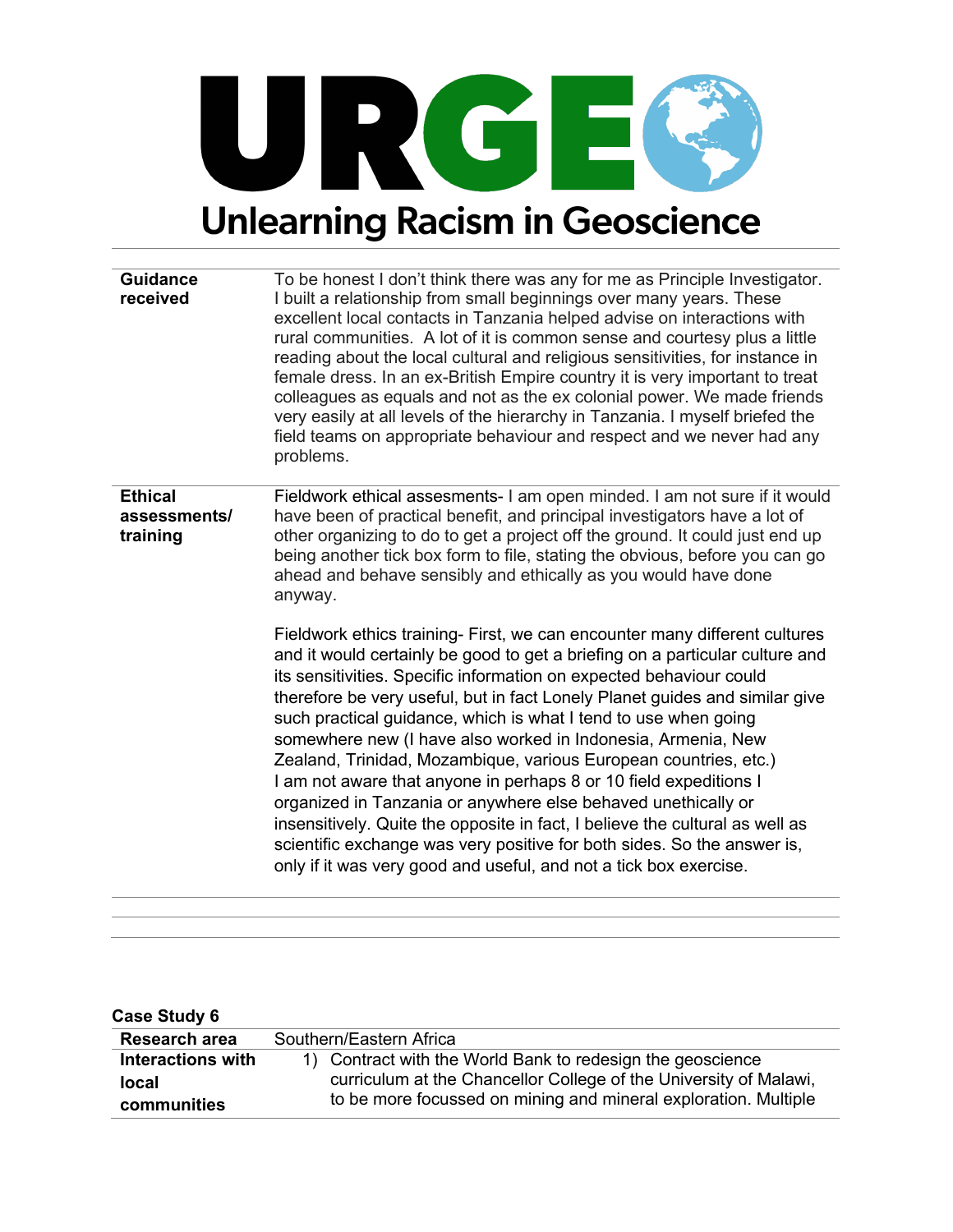

|                                                               | stakeholders including the Malawi Chamber of Mines and Energy,<br>higher education institutes, Ministry of Education. A persistent<br>issue had been geologists making the first interaction with local<br>communities at field sites. Geo-ethics training was introduced.                                                                                                                                                    |
|---------------------------------------------------------------|-------------------------------------------------------------------------------------------------------------------------------------------------------------------------------------------------------------------------------------------------------------------------------------------------------------------------------------------------------------------------------------------------------------------------------|
|                                                               | 2) Together with a former student, co-led a project for investigating<br>industrial mineral in Zimbabwe.                                                                                                                                                                                                                                                                                                                      |
|                                                               | Work in Malawi with another Cardiff academic on seismic<br>3)<br>resilience.                                                                                                                                                                                                                                                                                                                                                  |
| <b>Building</b><br>positive                                   | Yes - Collaborators have made visits to Cardiff. A conference<br>1)<br>with stakeholders was organised.                                                                                                                                                                                                                                                                                                                       |
| relationships?                                                | Yes – Delivered a short course on tectonics to students and<br>2)<br>people who worked in the industry. Had students visiting Cardiff,<br>however COVID prevented the full extent of the collaboration from<br>taking place (would have involved them using Cardiff analytical<br>equipment).<br>Training students in Southern African countries in GIS<br>3) Yes - Workshop to present findings to academics and then to the |
| <b>Academic</b><br>collaborations/<br>distribution of<br>work | civic community.<br>Maintained strong academic collaborations to date.                                                                                                                                                                                                                                                                                                                                                        |
| <b>Data</b><br>management                                     | Shared amongst collaborators.                                                                                                                                                                                                                                                                                                                                                                                                 |
| <b>Guidance</b><br>received                                   | Partnering with academics from the region. They provide translation,<br>local knowledge and expertise.                                                                                                                                                                                                                                                                                                                        |
| <b>Ethical</b><br>assessments/<br>training                    | Strongly agree that these should be introduced. Learning pleasantries in<br>local language is good first step to forming a positive relationship - useful<br>phrases are included as part of student field course handbooks.                                                                                                                                                                                                  |
| Other notes:                                                  | The respondent notes that during time in Zimbabwe, parachute science<br>was a problem and constant worry. The Zimbabwean research council<br>implemented a mitigation policy which would require foreign research<br>projects to pay a non-trivial amount of money to conduct research and<br>would also allow some level of oversight.                                                                                       |